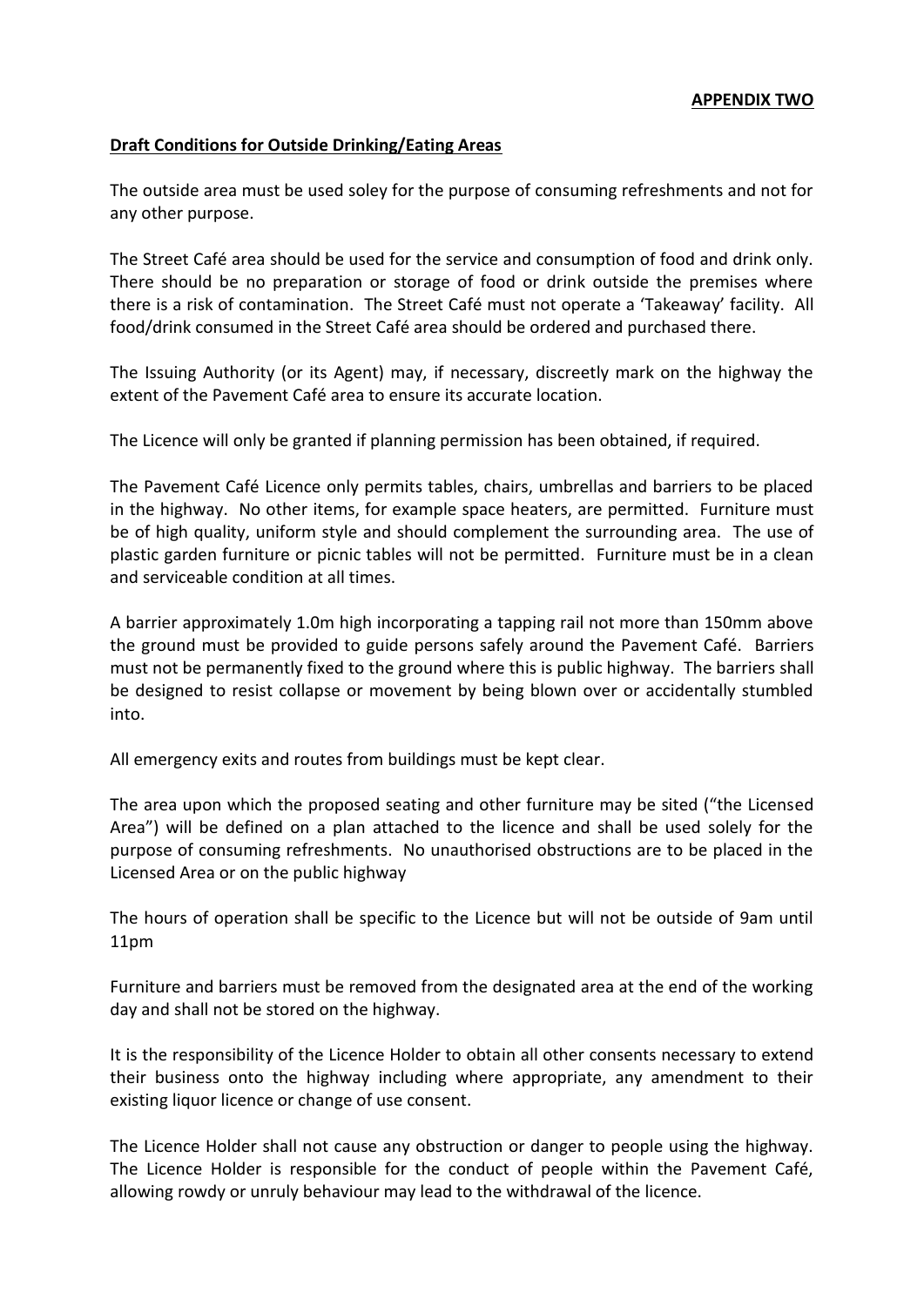Noise, disturbance, smells or litter which cause a nuisance to the owners or occupiers of any adjacent premises or to members of the public are not acceptable. Amplified music will not be permitted.

The Licensed Area will be suitably managed by staff to ensure the orderly conduct of customers. Standards of cleanliness and tidiness must be maintained to the satisfaction of the Environmental Health Department of the District/Borough Council.

The layout should consider the need for litter bins or similar receptacles for the deposit of cartons, wrappers, containers or similar and similar discarded items and ensure that where these are provided that they are emptied daily and more often when required. Waste from the holders operations must not be disposed of in the permanent litter bins provided by the District Council/Town Council within the highway, but in bins provided by the applicant inside the licensed area.

The Licence Holder will ensure that the Pavement Cafe is maintained in a clean and tidy condition and they shall take all necessary precautions to prevent the highway from becoming littered as a result of their trading activities

Activities shall be restricted to within the Licensed Area and controlled by the Licensee such that people do not congregate outside the Licensed Area.

**T**he Licence Holder shall not undertake any alterations to the highway surface.

The Licence Holder is required to have valid third party public liability insurance to the value of £5,000,000 for any one incident. This insurance shall be applicable to the Pavement Café area. Evidence of valid insurance shall be made available when demanded by a duly authorised officer of the licensing authority (or its Agent). The Licence Holder is required to produce proof of valid insurance on an annual basis.

The Pavement Cafe Licence does not give, or imply any permission to supply intoxicating liquor in the street.

All necessary items shall be removed from the highway if requested by a police officer, an authorised Council officer or representative of a public utility. These items shall remain off the highway for as long as is required.

The Licence is not a transferable asset**.** 

A minimum clear width of 2.1m in town centres and 1.8m elsewhere must be maintained between the boundaries of the pavement café and the street furniture / kerb line at all times. In a Pedestrianised area there must be at least 3.5 metres of unobstructed space in front of the pavement café so that large vehicles such as delivery lorries and fire appliances can pass. The pavement café shall not obscure sight lines for any highway user, interfere with drainage or conflict with dropped crossings

A copy of the Licence shall be kept on the premises at all times It shall be available for inspection by a Police Officer or a duly authorised Officer of the Licensing Authority (or it's Agent) if required.